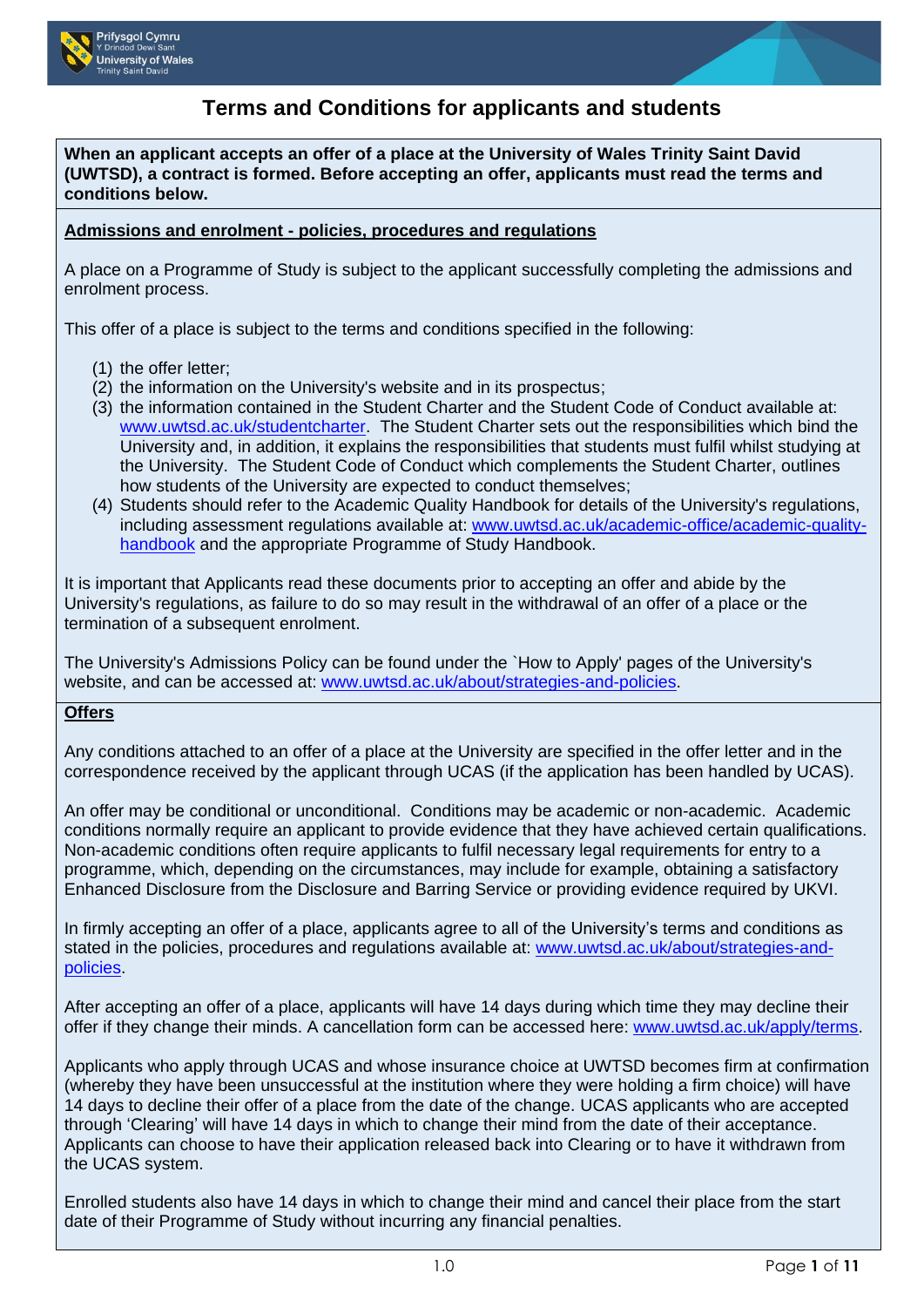



## **Meeting the terms of the offer – Home Fee Applicants**

Applicants who receive a conditional offer of a place, subject to achieving particular qualifications, will need to meet those conditions in order to obtain an unconditional offer of a place.

Home applicants who have not received notification of a confirmed place by two weeks prior to their course start date should contact the relevant home admissions team. Email addresses for the University's admissions teams are listed at the end of this document. If a home applicant's results have not been received by the Admissions Team, the applicant will be asked to provide evidence of these. Home applicants who have not received their qualification certificates by this time should provide an official letter from their School or College that confirms their results.

Home applicants are required to meet the conditions of their offer prior to the commencement of their Programme of Study. The University reserves the right to withdraw applicants or to defer their offer of a place to the following intake if offer conditions have not been met in sufficient time.

### **UCAS applicants**

Applicants who both meet and exceed the conditions of their offer will be entitled to seek a place on an alternative programme at UWTSD or at another institution through the Adjustment process. Further details are available at [www.ucas.com/adjustment.](http://www.ucas.com/adjustment) The Adjustment process applies to full-time undergraduate UCAS applicants only.

Applicants who know that they have failed to meet the conditions of their offer and whose offer status is still conditional, should ensure that the University Admissions Team has received all of their results. Once in receipt of these, the University will consider whether to offer the applicant a place on an alternative programme at the confirmation stage. The University does not guarantee the offer of an alternative programme to a student who has not been accepted onto their initial programme of choice. If an alternative course is offered by the University to the applicant, they can accept or decline that offer. Applicants who decide to decline the offer may request to have their application released into Clearing (if eligible) or have their application completely withdrawn from the UCAS system (where applicable).

### **Changes to the terms of an offer**

Unless required to do so by law, or to meet a new industry requirement, the terms of an offer will not be changed. In the unlikely event that it is necessary to change the terms of the offer, the applicant will be informed in writing and asked to agree to the changes.

### **Programmes of Study that are subject to validation**

Programmes of Study at the University must be formally approved and validated prior to delivery. There are some exceptions such as short courses and pre-sessional English Language courses that are not subject to the University's normal validation procedures. The processes for programme approval and validation exist to ensure that programmes are consistent with University and Institute Strategic Plans, are of an appropriate academic standard and are properly resourced.

If a programme is subject to validation, the applicant will be informed in writing of any changes made to the programme when the programme has been formally validated. If the programme is not validated or if an applicant decides to withdraw their choice as a result of changes made to the programme during the validation process, the University will endeavour to find the applicant a place on an alternative programme.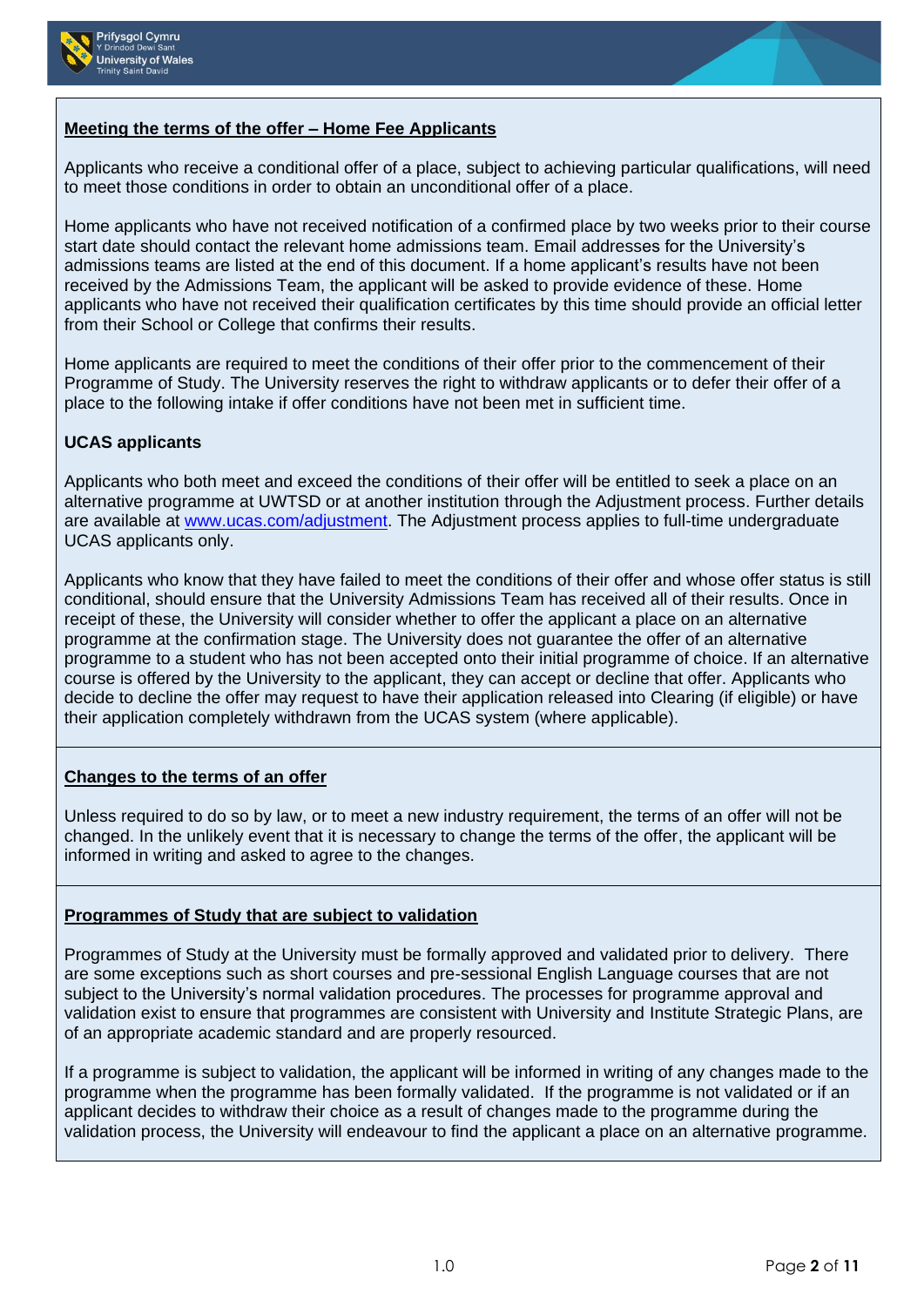



## **Changes to a Programme of Study**

An offer of a place to study at the University shall be based on the latest available information about the Programme of Study, as at the date of acceptance of the offer. Applicants will find information such as the core modules and possibly an indication of optional modules on the course pages of the University's website.

However, changes to programme information (including to programme description, content, mode and/or location of delivery and/or timetable), services, facilities and/or the University's Royal Charter, Statutes, Ordinances, Regulations and Academic Guide may be necessary. Reasons for changes include, but are not limited to, the following reasons:

- to meet the requirements of an accrediting, professional, statutory and/or regulatory body;
- to respond to sector good practice or quality enhancement processes;
- to keep programmes contemporary by updating practices, modules or areas of study;
- because of circumstances outside the reasonable control of the University, such as a key member of staff leaving the University or being unable to teach (where the programme or module is reliant on that person's expertise);
- enhancement to the University's Estate and Facilities and planned relocation of Schools;
- Other circumstances outside the reasonable control of the University including industrial action, severe weather, public health pandemics, fire, civil disorder, political unrest, government restrictions or serious concern about the transmission of a communicable disease making a programme unsafe to deliver.

Changes to programmes or modules may also need to be made where the minimum number of students required to ensure a good educational or student experience has not been met. Please note that in some exceptional circumstances, programmes may be withdrawn (prior to commencement) for this reason.

If changes to your programme are made after you have accepted your offer, the University will take reasonable steps to notify you of those changes.

If your programme is withdrawn or if fundamental changes to your programme are made after you have accepted your offer, the University will take reasonable steps to give you early notification and where applicable offer a suitable alternative programme at the University. You will also be entitled to withdraw from your programme and apply for a refund or partial refund of any tuition fees you have paid.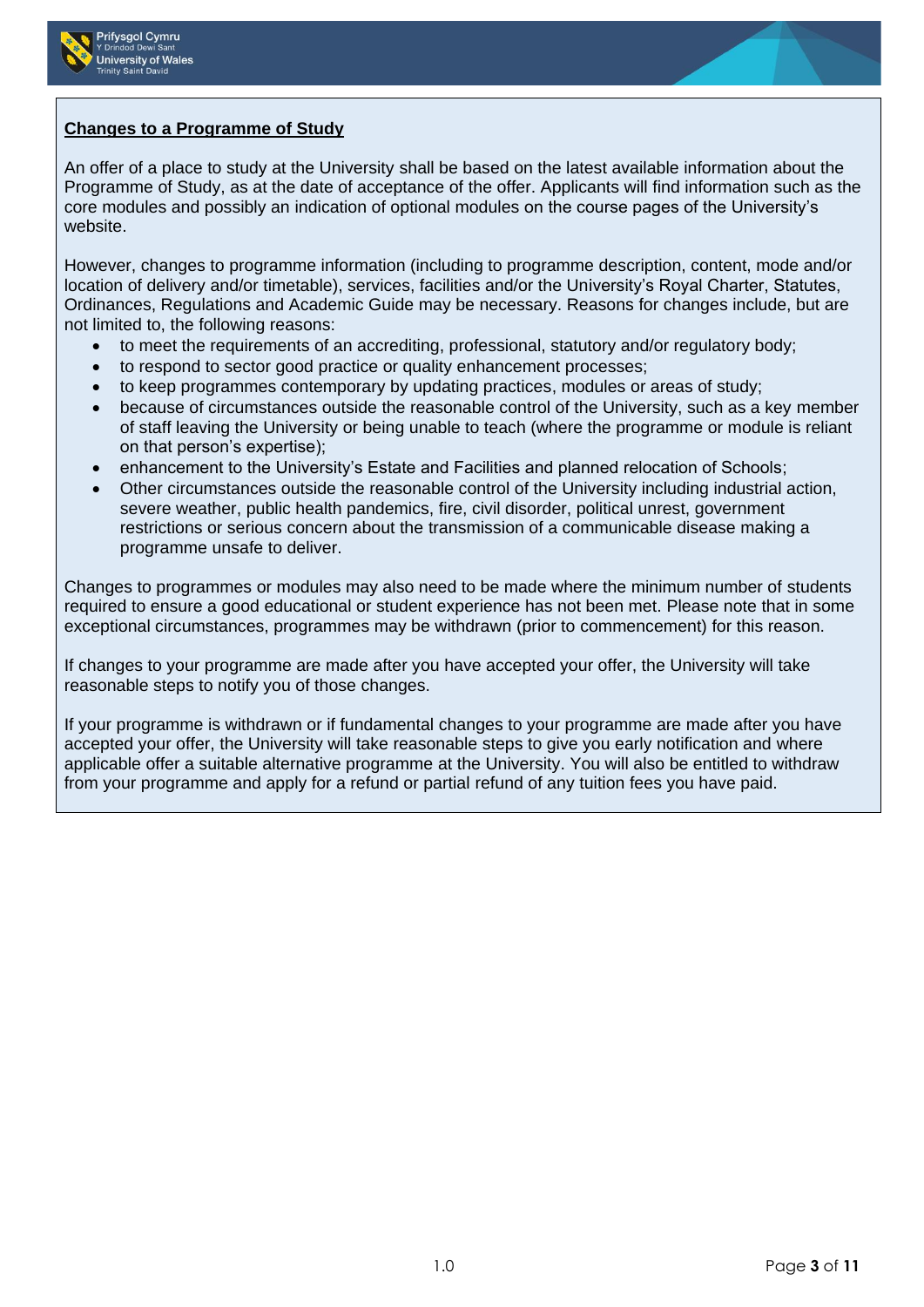



## **The provision of accurate information from the applicant**

Applicants should ensure that the information that they provide to the University is true, complete and accurate. Home applicants should contact the relevant home admissions team if they need to inform the University of any change to their personal details, such as their name or postal address. Email addresses for the University's admissions teams are listed at the end of this document.

After enrolling as a student, any change in personal details from a home student should be communicated to either [registry@uwtsd.ac.uk](mailto:registry@uwtsd.ac.uk) (Wales based programmes) or [londonstudentservices@uwtsd.ac.uk](mailto:londonstudentservices@uwtsd.ac.uk) (London Campus programmes) or [birminghamstudentservices@uwtsd.ac.uk](mailto:birminghamstudentservices@uwtsd.ac.uk) (Birmingham Campus programmes).

International applicants should contact the Immigration Services and Visa Compliance Team if they need at any stage to inform the University of any change to their personal details, such as their name or postal address. The Immigration Services and Visa Compliance Team can be contacted at [international.registry@uwtsd.ac.uk.](mailto:international.registry@uwtsd.ac.uk)

If an application is found to contain false information at the point of verification or thereafter, the University reserves the right not to enrol the applicant or to require the student to withdraw from the programme of study. The same consequences will apply where an applicant has failed to disclose any material information that would affect the decision to offer a place, such as information relating to a relevant unspent criminal conviction, outlined in the section on criminal convictions below. Should this be the case, any fees due that have been paid will not be refunded.

Further information is contained in the University's Admissions Policy which can be accessed at: [www.uwtsd.ac.uk/about/strategies-and-policies.](http://www.uwtsd.ac.uk/about/strategies-and-policies)

### **Health Requirements**

Some programmes may require the applicant to complete a health questionnaire and undergo health screening checks as part of the admissions and enrolment process.

Students may also be required to complete a health questionnaire and/or undergo health screening checks during their studies as part of the risk assessment processes prior to University activities that take place in an external setting including work placements, internships, study abroad exchanges, and field trips.

Due to the current Covid 19 Pandemic, it may be necessary for the University to contact students as part of the Government Test Trace Protect scheme (more details are available at [https://gov.wales/test-trace](https://eur01.safelinks.protection.outlook.com/?url=https%3A%2F%2Fgov.wales%2Ftest-trace-protect&data=02%7C01%7C%7Cc394c739599647e48c1f08d850c637c5%7C4e0f11f9046e45059cb8db2152311e21%7C0%7C0%7C637348159563891854&sdata=VR%2BeQm7G4pNrIb4BbdeR84m0uNOH0aVx32yiciVCdgM%3D&reserved=0)[protect](https://eur01.safelinks.protection.outlook.com/?url=https%3A%2F%2Fgov.wales%2Ftest-trace-protect&data=02%7C01%7C%7Cc394c739599647e48c1f08d850c637c5%7C4e0f11f9046e45059cb8db2152311e21%7C0%7C0%7C637348159563891854&sdata=VR%2BeQm7G4pNrIb4BbdeR84m0uNOH0aVx32yiciVCdgM%3D&reserved=0) or [https://www.gov.uk/guidance/nhs-test-and-trace-how-it-works\)](https://eur01.safelinks.protection.outlook.com/?url=https%3A%2F%2Fwww.gov.uk%2Fguidance%2Fnhs-test-and-trace-how-it-works&data=02%7C01%7C%7Cc394c739599647e48c1f08d850c637c5%7C4e0f11f9046e45059cb8db2152311e21%7C0%7C0%7C637348159563891854&sdata=S82igX6FYjqQBThrKFEK0wuqSL%2FYqCHD8qf2%2FshoY5o%3D&reserved=0) and students may be required to take a test for Covid 19. To support the Test, Trace and Protect scheme students are required to check into our campus buildings using the Track and Trace app.

Students are required to self-isolate if they are the subject of a positive test for Covid 19. Students may be required to self-isolate if they have been in contact with somebody affected by Covid 19 or if they are attending the University from an area in the UK or from a country which has been subject to quarantine under the Government Regulations that apply to their campus. The University will endeavour to keep all students updated about these matters.

Expectations around student behaviour in relation to Covid-19 are outlined in the University's Student Code of Conduct.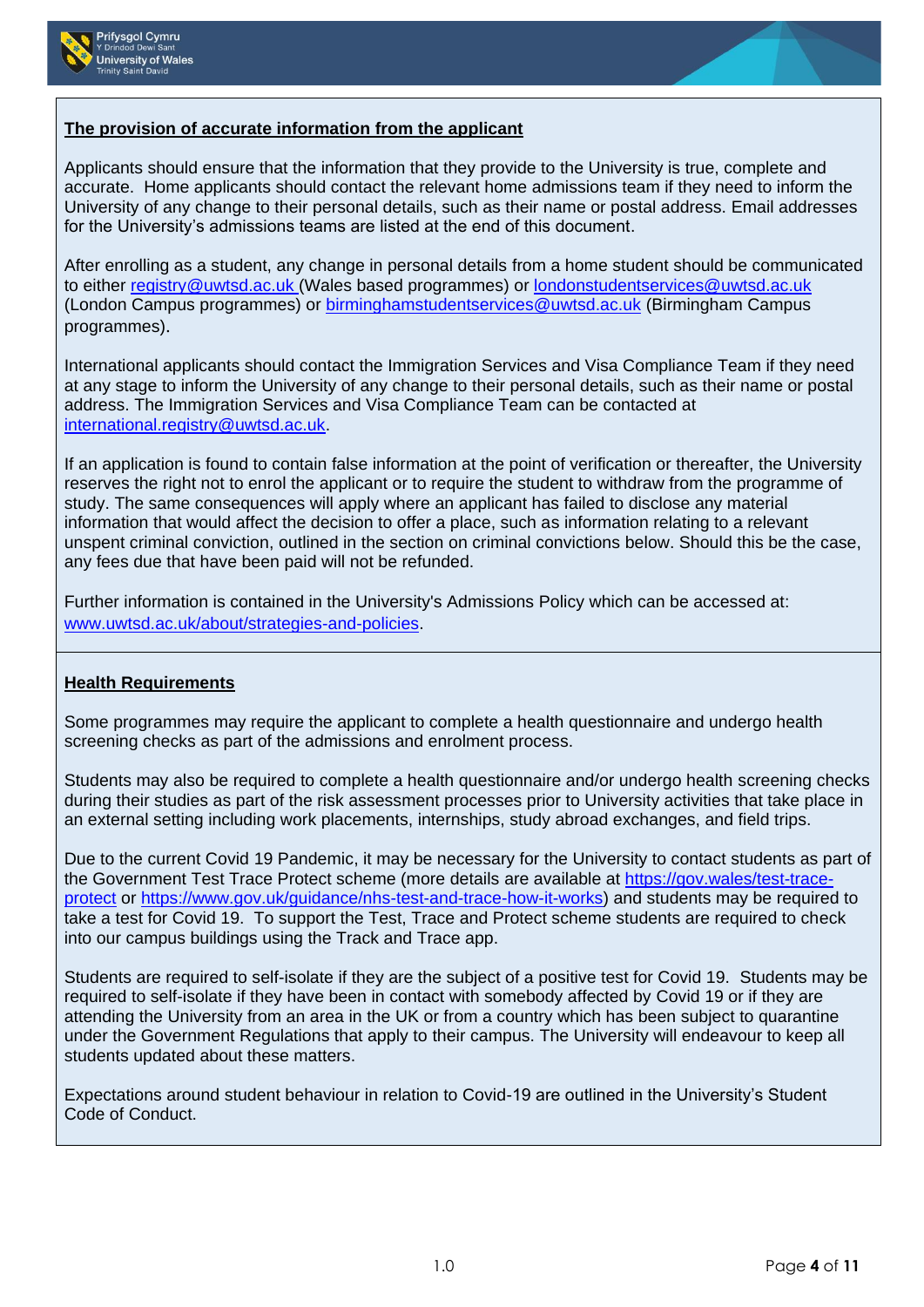



# **Criminal convictions and the requirement for disclosure**

## Programmes for which a Disclosure and Barring Service (DBS) Check is not required

The University has a duty of care towards its students, staff and visitors. To ensure the safety of the University community, applicants to the University are encouraged to disclose any relevant unspent criminal convictions at the earliest opportunity. All declarations of a conviction are handled confidentially. Applicants are able to discuss their conviction in confidence with trained staff who can provide them with relevant support. The Immigration Services and Visa Compliance Team can also provide international applicants with related advice on immigration matters.

## Programmes for which a Disclosure and Barring Service (DBS) Check is required

Applicants who wish to enrol on programmes where they will be required to work with children, young people or vulnerable adults, must disclose all convictions, including cautions, reprimands, final warnings, bind-over orders and spent convictions. Such applicants will be informed during interviews, and in subsequent offer letters, that they will be required to gain a satisfactory enhanced disclosure from the Disclosure and Barring Service in order to fully enrol as a student at the University, and before they will be allowed to undertake work that requires contact with children or vulnerable adults.

The University uses an external service 'First Advantage Online Disclosures' to process DBS applications. Applicants who accept an offer of a place as their firm choice will be directed to apply for a DBS Check through the online service.

It is strongly recommended that applicants register with the DBS Update Service. The Update Service is an online subscription service that allows those subscribed to keep their DBS certificate up-to-date and reduces the need to apply for multiple certificates when moving from one role to another in the same workforce. The University will check DBS Enhanced Disclosures against the DBS Update Service and will require the applicant/student to apply for a new DBS certificate if the Update Service indicates that new information has become available since the disclosure was issued, or if the applicant/student allows their registration to lapse. In accepting an offer, applicants consent and agree to these processes.

Applicants who have previously undertaken an enhanced DBS check through another organisation and who have a valid subscription to the DBS Update Service, should contact the Admissions Team at [dbs@uwtsd.ac.uk](mailto:dbs@uwtsd.ac.uk) to ask if their enhanced disclosure can be accepted for their programme of study. Where this applies, the disclosure must be at the same level and for the same workforce(s) as is required for their programme of study, and the applicant must be able to provide the University with their original DBS certificate upon request.

The University will decide if any convictions or information revealed are incompatible with a place on a programme of study.

Applicants who have been arrested, charged or convicted of a criminal offence after they have applied must inform the University immediately. Failure to do so may result in an application being refused, or an offer of a place being withdrawn by the University.

## Further information is contained in the University's Admissions Policy available at:

[www.uwtsd.ac.uk/about/strategies-and-policies](http://www.uwtsd.ac.uk/about/strategies-and-policies). Any declaration of a conviction, and any subsequent information disclosed in relation to the declaration, will be handled sensitively, held in the strictest confidence, disclosed only to designated University staff members and managed in accordance with the principles of the Data Protection Act 2018 and the UK General Data Protection Regulation (GDPR) 2016.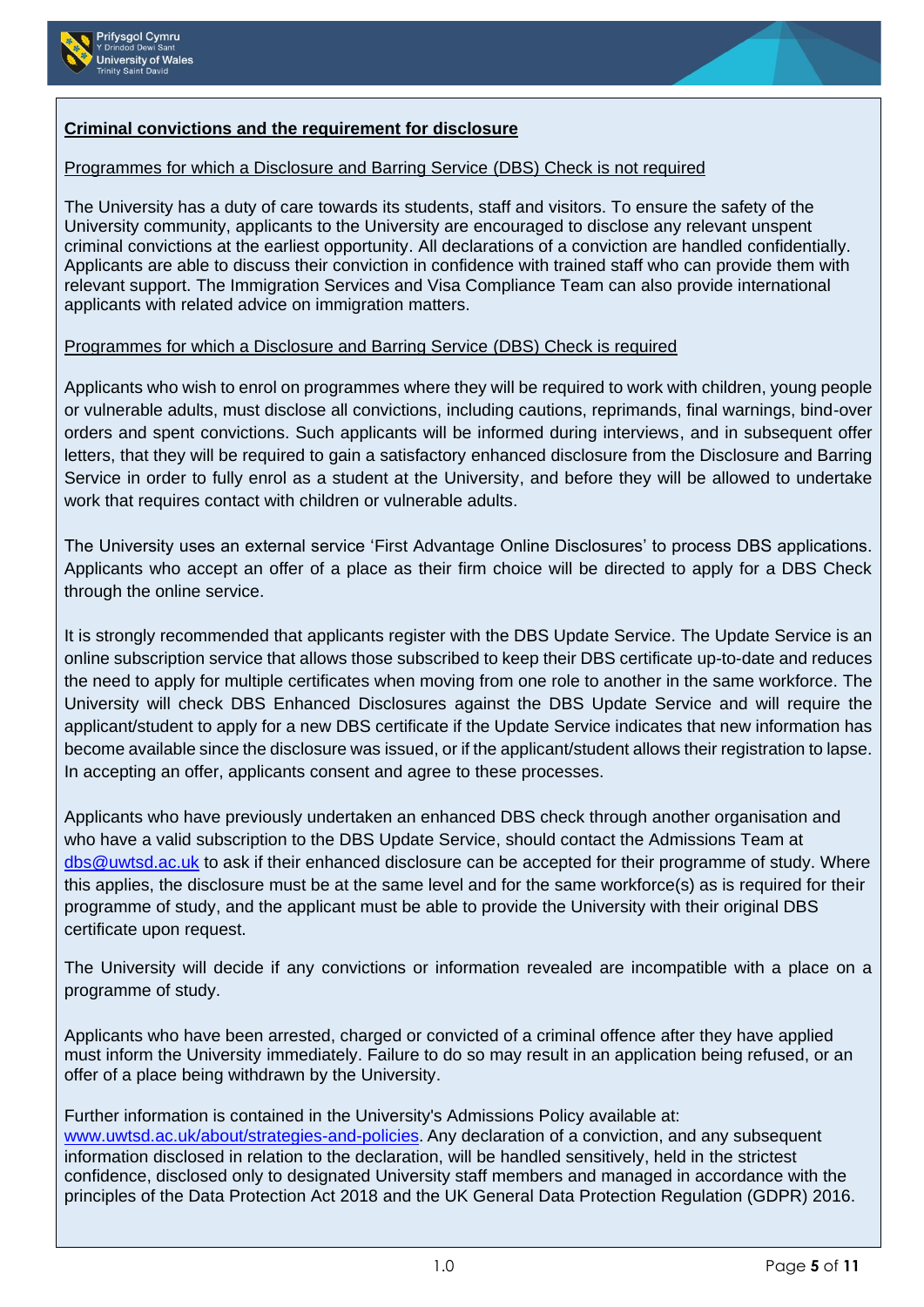

Any person arrested, charged or convicted of a crime whilst a student at the University will be subject to the University's Student Non-Academic Misconduct Policy and will be required to declare this at the earliest point. Continuing students will be required to confirm at re-enrolment that they do not have a criminal conviction that has not previously been declared to the University. All declarations are handled confidentially and applicants and students are able to confidentially discuss their conviction with trained staff who can provide them with relevant support.

## **International applicants requiring a Sponsored Student Visa**

To study at UWTSD, international applicants and students must meet the visa and immigration conditions required by the UK Home Office which are updated from time to time. Further information is available at: [www.gov.uk/government/organisations/uk-visas-and-immigration](http://www.gov.uk/government/organisations/uk-visas-and-immigration) and on the International pages of the University's website: [www.uwtsd.ac.uk/international/applications-and-admissions/immigration-and-visas](http://www.uwtsd.ac.uk/international/applications-and-admissions/immigration-and-visas).

### **Support for applicants with disabilities or specific learning differences**

This section should be read in conjunction with the University's `Policy Statement on the Admission of Disabled Students' available at [www.uwtsd.ac.uk/apply/terms](http://www.uwtsd.ac.uk/apply/terms) and with reference to the definitions specified therein.

Applicants are encouraged to disclose any specific learning difference, disability or medical condition to the appropriate persons, as early as possible during the application process and throughout their time at the University. Applicants who have disclosed a disability on their application form are encouraged to contact Student Services and their Academic Institute to discuss their support requirements. Further information on Student Services is available at: [www.uwtsd.ac.uk/student-services.](http://www.uwtsd.ac.uk/student-services)

The University may decide to invite applicants who have disclosed disabilities in specific categories to meet with a member of the Academic Institute, a representative from the Learning Support Team (Student Services), and any other relevant staff, in order that support requirements can be identified. The meeting will normally be arranged to take place as early as possible after an offer of a place on a programme of study has been made.

Once an applicant has been made an offer of a place, a Support Needs Enquiry Form will be made available to the applicant to enable them to provide further information in relation to their support needs and to give their consent for this information to be shared with relevant university staff in order to determine reasonable adjustments and compensatory measures. Students who decline to share information should be aware that this may limit the University's ability to ensure that appropriate and timely support arrangements are put in place.

Where complex support requirements are identified, the applicant's case will be referred to the University's 'Reasonable Adjustment Review Panel' for further consideration. A decision will then be taken as to whether or not the University can reasonably make adjustments to enable the applicant to participate fully in their chosen programme and to reach their full potential.

Where needs cannot be met and having explored all possible alternatives, the only reasonable option may be for the University to withdraw its offer of a place. In such circumstances a recommendation will be made to the designated Senior Manager by the Director of Student Services. The designated Senior Manager will consider the recommendation and if they agree, the applicant will be informed of the decision to withdraw the offer.

Applicants who wish to transfer to an alternative course within the University or to progress to a higher level should be aware that a new assessment may need to be undertaken, in the context of the new application.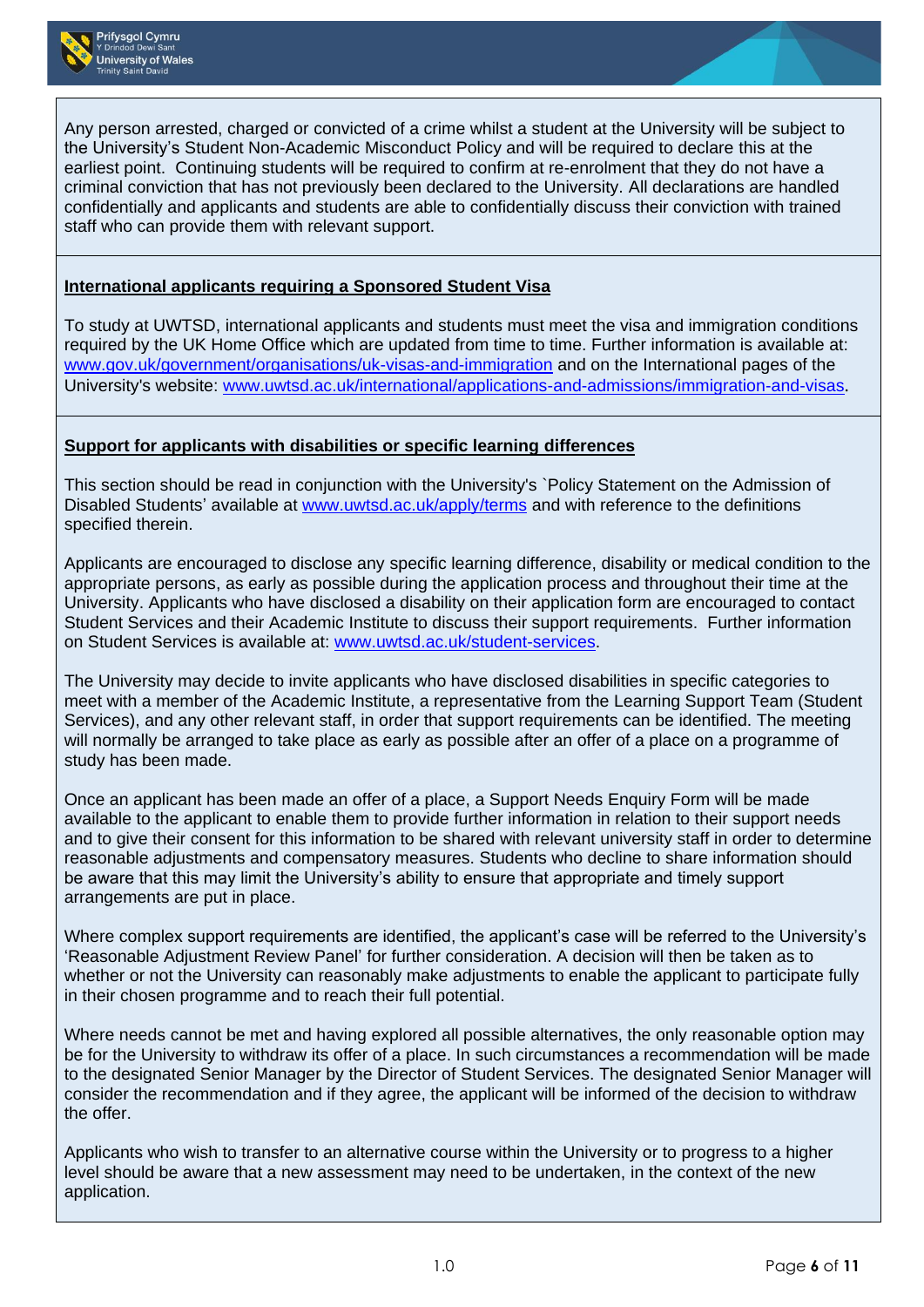



#### **Data protection and processing**

The information provided on an application will become part of the student's record. By entering into a contract with the University, the applicant gives consent for the University to store and process personal data in accordance with the Data Protection Act 2018 and the UK General Data Protection Regulation (GDPR) 2016. The University's policy on data protection, the Student Privacy Statement and Applicant Privacy Statement can be found at: [www.uwtsd.ac.uk/data-protection.](http://www.uwtsd.ac.uk/data-protection)

#### **Accommodation**

Carmarthen, Lampeter and Swansea campuses have Halls of Residence or student accommodation, with many of the rooms prioritised for first year students. Places are allocated by the Accommodation Office on a first come, first served basis.

Applicants should be aware that due to high demand for University accommodation, it may not be possible to accommodate all first year students in a Hall of Residence and so private rented accommodation may be required. The University does not accept any responsibility for this private accommodation.

Further information about student accommodation options on each campus and how to apply is available at: [www.uwtsd.ac.uk/accommodation.](http://www.uwtsd.ac.uk/accommodation)

Accommodation charges are payable termly in full. Information on the accommodation fees applicable at each campus can be found on the Accommodation pages of the University's website: [www.uwtsd.ac.uk/accommodation.](http://www.uwtsd.ac.uk/accommodation) In order to continue living in student accommodation, students must ensure that all their accommodation fees are paid to date.

Students who accept an offer of accommodation in the Halls of Residence are required to abide by the terms and conditions as set out by the University. These may be found on the University's website at: [www.uwtsd.ac.uk/accommodation/carmarthen-accommodation](http://www.uwtsd.ac.uk/accommodation/carmarthen-accommodation) [www.uwtsd.ac.uk/accommodation/lampeter-accommodation](http://www.uwtsd.ac.uk/accommodation/lampeter-accommodation) [www.uwtsd.ac.uk/accommodation/swansea-accommodation](http://www.uwtsd.ac.uk/accommodation/swansea-accommodation)

Students are reminded to refer to the terms and conditions throughout the contract period.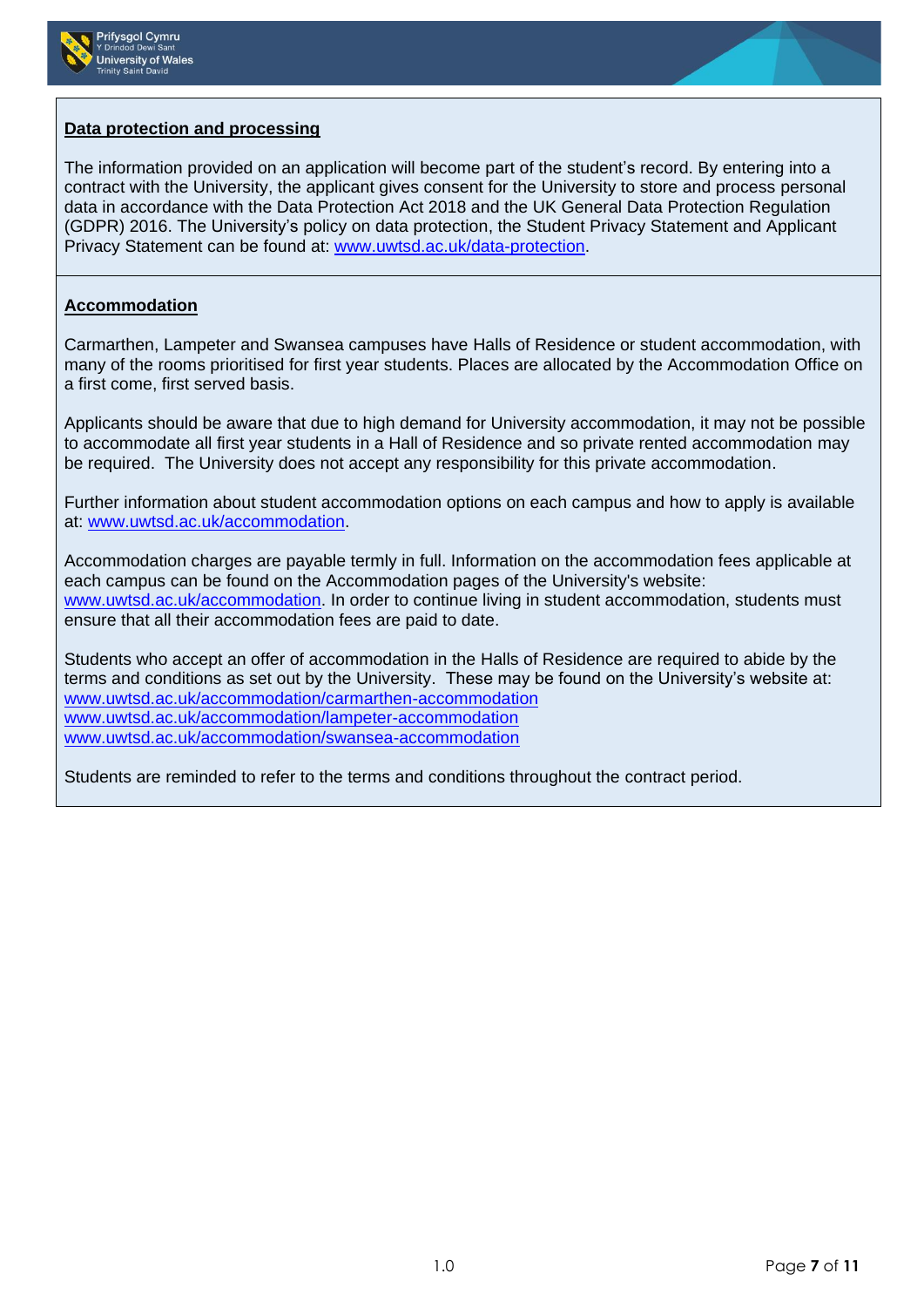



## **Fees and Finance**

Tuition fees may be increased in line with inflation. Programme fees are normally charged on an annual basis, unless otherwise specified. Detailed information on fees can be found on the finance pages of the University's website: [www.uwtsd.ac.uk/student-finance](http://www.uwtsd.ac.uk/student-finance) and in its Fee and Access Plan: [www.uwtsd.ac.uk/finance/fee-plan.](http://www.uwtsd.ac.uk/finance/fee-plan)

Students may incur additional costs associated with their chosen programme. Such costs may include the cost of repeat periods of study, extensions to the designated period of study, resubmission fees, travelling expenses to and from the programme venue and other miscellaneous expenses such as the cost of field trips, placements, books and equipment. Information in relation to these additional costs can be found on the course specific web pages on the University's website at [www.uwtsd.ac.uk/courses.](http://www.uwtsd.ac.uk/courses) Applicants should take these additional costs into account before accepting an offer of a place.

Students are required to confirm as part of the enrolment process that they accept responsibility for the payment of tuition and any accommodation, or other charges that they may incur while studying at the University. If a student fails to pay tuition fees when they become due, and fails to make satisfactory arrangements for discharging any outstanding debt, the University reserves the right to commence legal proceedings to recover the debt. Students that have outstanding tuition fee debts are not entitled to progress to the next year of studies, to be awarded or to graduate.

Students must submit a request on [MyTSD](https://mytsd.uwtsd.ac.uk/) if they wish to withdraw from a course or interrupt their studies. If a student does not notify the University of their withdrawal, and if the last date of attendance is unclear, the University reserves the right to use the date of the Examining Board at which their candidature was withdrawn for the purpose of the calculation of fees.

After an initial two week period, the following tabled criteria will apply:

| <b>Fees Due</b>     | <b>Criteria</b>                               |
|---------------------|-----------------------------------------------|
| 25% of annual fees  | If withdrawal or exclusion in the first term  |
| 50% of annual fees  | If withdrawal or exclusion in the second term |
| 100% of annual fees | If withdrawal or exclusion in the third term  |

Welsh-domiciled students wishing to apply for student finance will need to register with Student Finance Wales at [www.studentfinancewales.co.uk.](http://www.studentfinancewales.co.uk/) Applicants should submit their applications by early May of the year in which they wish to commence their studies if they wish to receive their first instalment at the start of term.

English-domiciled students wishing to apply for student finance should refer to the information available at: [www.gov.uk/studentfinance.](http://www.gov.uk/studentfinance)

Students from Northern Ireland wishing to apply for student finance should refer to the information available at: [www.studentfinanceni.co.uk.](http://www.studentfinanceni.co.uk/)

Students from Scotland wishing to apply for student finance should refer to the information available at: [www.saas.gov.uk.](http://www.saas.gov.uk/)

Home applicants whose fees are to be paid partly, or in full, by a sponsor or other agency, must provide documentary evidence of this at enrolment. International applicants must provide such documentation prior to an unconditional offer being made.

It is the student's responsibility to ensure that any fees and expenses in relation to their programme are paid in full and on time.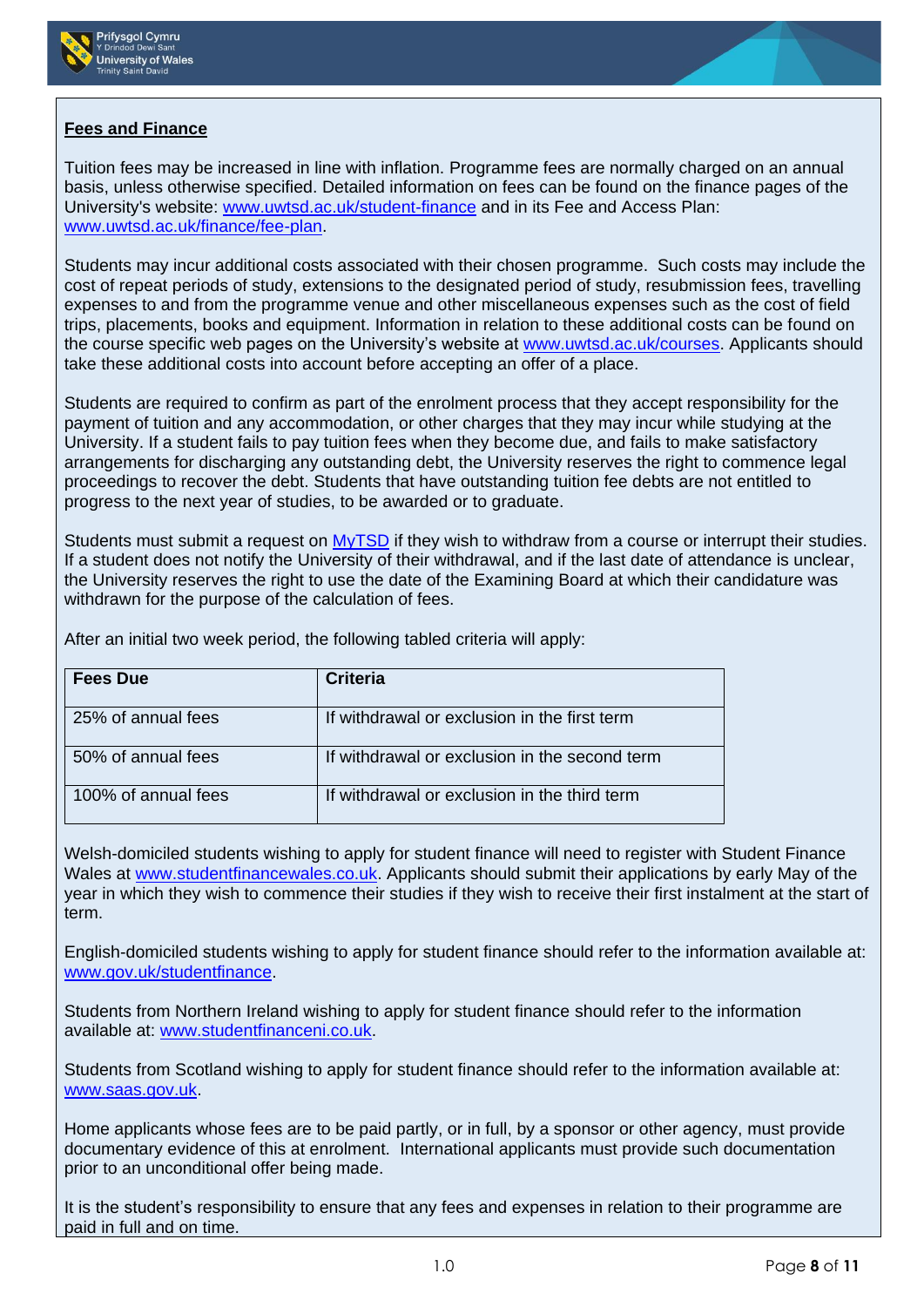

Student Services have support mechanisms in place to help students to manage their finances. Further details are available at [www.uwtsd.ac.uk/student-services/financial-support](http://www.uwtsd.ac.uk/student-services/financial-support).

Information on UWTSD Bursaries and Scholarships is available at: [www.uwtsd.ac.uk/bursaries](http://www.uwtsd.ac.uk/bursaries).

## **Cancelling an offer of a place**

After accepting an offer of a place, applicants will have 14 days during which time they may decline their offer if they change their minds. Applicants who wish to cancel their place may complete and return the Cancellation Form available here: [www.uwtsd.ac.uk/apply/terms.](http://www.uwtsd.ac.uk/apply/terms) In addition, home applicants may inform the relevant home admissions team via email. Email addresses for the University's admissions teams are listed at the end of this document. International applicants who wish to cancel their place may inform the Immigration Services and Visa Compliance Team via email: [international.registry@uwtsd.ac.uk.](mailto:international.registry@uwtsd.ac.uk)

### **Enrolment of Home Fee status students and International Fee status students (online delivery)**

Applicants to the University that have an 'unconditional firm' status will be invited to enrol immediately before the start date of their course. As part of the enrolment process, students will be asked to read and agree to the Enrolment Agreement.

Applicants will be required before enrolment to provide proof of ID in the form of a birth certificate, passport or driving licence, and satisfactory evidence of their qualifications in the form of an original transcript or certificate, or a copy certified by the issuing institution. Students who enrol without providing the necessary evidence will have a partially enrolled status and must provide the evidence required as soon as possible.

### **Enrolment of International Fee status students (on campus delivery)**

Applicants to the University that have an 'unconditional offer' status, have paid the appropriate tuition fee deposit and where needed have been issued a CAS, will be invited to commence the enrolment process online before the start date of their course. As part of the enrolment process, students will be asked to read and agree to the Enrolment Agreement.

Applicants will be required to complete the enrolment process in person at a designated time when they arrive in the UK. They will need to do so by presenting in person their passport, UK visa vignette and UK Biometric Residence Permit to a designated staff member of the University. Copies of all such documents will be made and retained by the University in accordance with its obligations as an approved Immigration Sponsor. Satisfactory evidence of qualifications in the form of an original transcript or certificate, or a copy certified by the issuing institution may also be required.

### **The Academic Misconduct Detection Service, Turnitin**

Academic misconduct is a serious offence which the University actively wishes to prevent. The University's Academic Misconduct Policy outlines the penalties, including expulsion and loss of credit, for substantiated allegations of such misconduct.

As part of the enrolment process, applicants will be required to sign a declaration authorising their work to be checked against the database of the UK Higher Education Plagiarism Detection Service, Turnitin. The Plagiarism Detection Service, Turnitin is a JISC approved service which searches the Web and extensive databases of reference material and content submitted by other students to identify any duplication of work. Further information can be found at:

[https://www.uwtsd.ac.uk/media/uwtsd-website/content-assets/documents/registry/Plagiarism-Detection-](https://www.uwtsd.ac.uk/media/uwtsd-website/content-assets/documents/registry/Plagiarism-Detection-Service.pdf)[Service.pdf.](https://www.uwtsd.ac.uk/media/uwtsd-website/content-assets/documents/registry/Plagiarism-Detection-Service.pdf)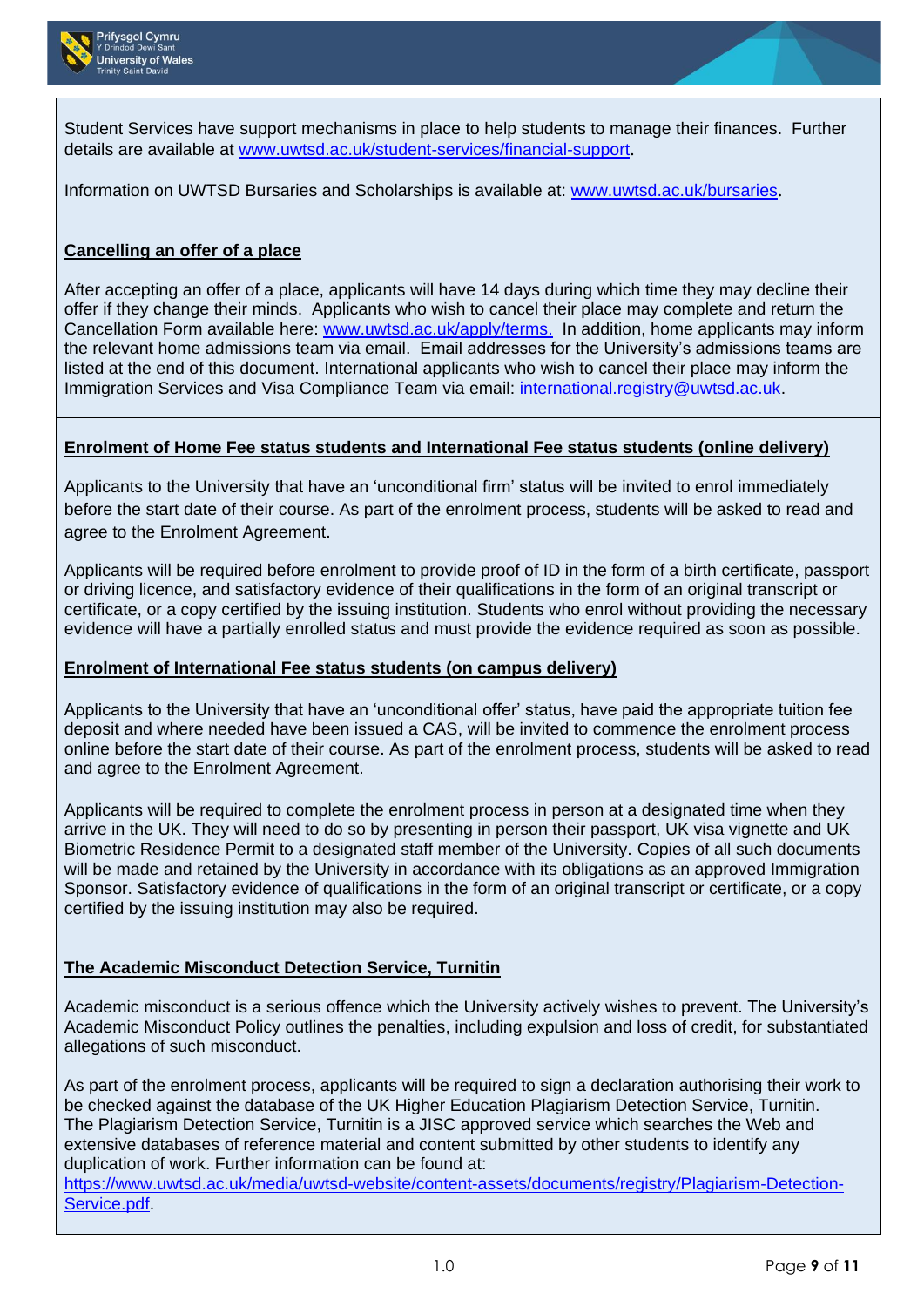



## **Library and Learning Resources & Information Technology and Systems**

Information about the services available to students is provided through the following webpages:

Library and Learning Resources: [www.uwtsd.ac.uk/library.](http://www.uwtsd.ac.uk/library)

Information Technology and Systems: [www.uwtsd.ac.uk/its.](http://www.uwtsd.ac.uk/its)

The rules for the use of IT at the University are contained in the Information Services Acceptable Use Policy (AUP). Each user is responsible for reading and adhering to the contents of these documents. Failure to observe any part could result in disciplinary and/or legal action being taken by the University against offenders. Further details are available at: [www.uwtsd.ac.uk/its-policies](http://www.uwtsd.ac.uk/its-policies).

Regulations in relation to the UWTSD Libraries can be found at: [https://uwtsd.ac.uk/library/help-and](https://uwtsd.ac.uk/library/help-and-support/customer-charter)[support/customer-charter](https://uwtsd.ac.uk/library/help-and-support/customer-charter).

## **Appeals and complaints**

There may be occasions where applicants request an appeal (review of their application), or wish to make a complaint about the admissions process. The arrangements in place for applicants to obtain feedback about an unsuccessful application, to appeal against a selection decision or to complain about the admissions process are set out in the University's Policy and Procedures for Admissions, Feedback, Appeals and Complaints document which can be found under the 'How to apply' pages of the University's website and at: [www.uwtsd.ac.uk/about/strategies-and-policies.](http://www.uwtsd.ac.uk/about/strategies-and-policies)

The University also has procedures in place for enrolled students who wish to make a complaint or submit an academic appeal.

Further information is available in Chapter 13 of the Academic Quality Handbook and relevant policies: [www.uwtsd.ac.uk/academic-office/academic-quality-handbook](http://www.uwtsd.ac.uk/academic-office/academic-quality-handbook). Complaints from students in partner institutions are dealt with by the partner in the first instance, but the complainant may also be considered by the University if they are not satisfied with the outcome.

**Any queries or concerns from Home Fee status applicants relating to the information contained in this document should be addressed to the relevant Admissions Team:**

**Registry (Wales based): [admissions@uwtsd.ac.uk.](mailto:admissions@uwtsd.ac.uk)**

**London Campus: [londonadmissions@uwtsd.ac.uk.](mailto:londonadmissions@uwtsd.ac.uk)**

**Birmingham Campus: [birminghamadmissions@uwtsd.ac.uk.](mailto:birminghamadmissions@uwtsd.ac.uk)**

**International Fee status applicants should e-mail any queries to:**

**[international.registry@uwtsd.ac.uk.](mailto:international.registry@uwtsd.ac.uk)**

| Version No.   Reason for change: | Author: | Date of change: |
|----------------------------------|---------|-----------------|
|                                  |         |                 |